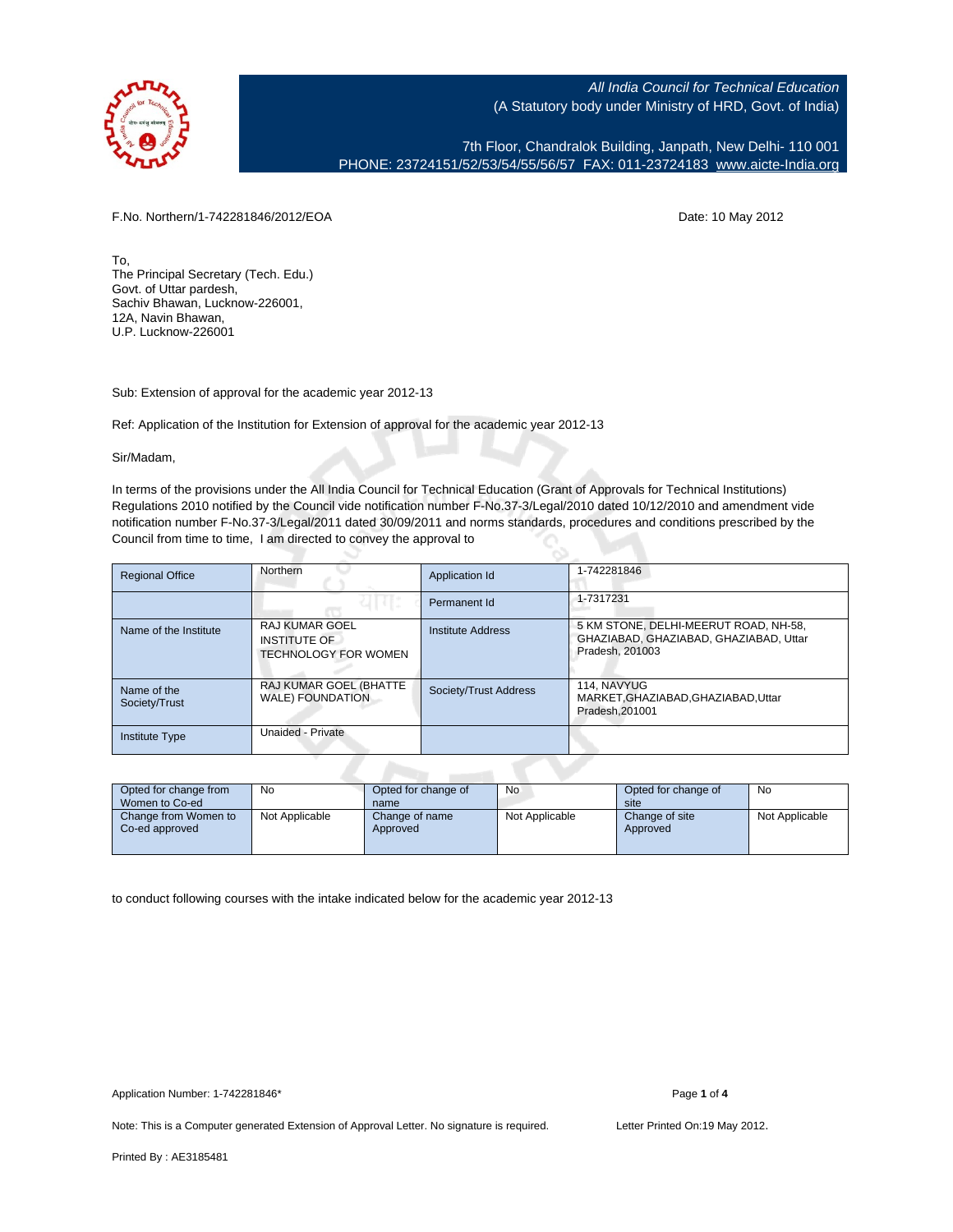7th Floor, Chandralok Building, Janpath, New Delhi- 110 001 PHONE: 23724151/52/53/54/55/56/57 FAX: 011-23724183 [www.aicte-India.org](http://www.aicte-India.org)

| Application Id: 1-<br>742281846                                             |                  | Cour<br>se                                          |                                                                                                                                                                    | Affiliating<br><b>Body</b> |                                               |                |                              |                         |     |                       |
|-----------------------------------------------------------------------------|------------------|-----------------------------------------------------|--------------------------------------------------------------------------------------------------------------------------------------------------------------------|----------------------------|-----------------------------------------------|----------------|------------------------------|-------------------------|-----|-----------------------|
| Program                                                                     | Shi<br>ft        | Lev<br>el                                           |                                                                                                                                                                    | Full/Part Time             |                                               | Intake 2011-12 | Intake Approved for<br>12-13 | $\overline{\mathbf{g}}$ | PIO | Foreign Collaboration |
| <b>MANAG</b><br><b>EMENT</b>                                                | 1st<br>Shi<br>ft | PO<br>ST<br>GR<br><b>AD</b><br>UA<br><b>TE</b>      | <b>MAS</b><br><b>TER</b><br>S IN<br><b>BUSI</b><br><b>NES</b><br>S<br><b>ADM</b><br><b>INIS</b><br><b>TRA</b><br><b>TION</b>                                       | <b>FULL TIME</b>           | Mahamaya<br>Technical<br>University,<br>Noida | 60             | 60                           | No                      | No  | <b>No</b>             |
| <b>ENGINE</b><br><b>ERING</b><br><b>AND</b><br><b>TECHNO</b><br><b>LOGY</b> | 1st<br>Shi<br>ft | UN<br>DE<br>R<br>GR<br>AD<br>UA<br>TE               | <b>COM</b><br>PUT<br>ER<br>SCIE<br><b>NCE</b><br>&<br><b>ENG</b><br><b>INEE</b><br><b>RIN</b><br>G                                                                 | <b>FULL TIME</b>           | Mahamaya<br>Technical<br>University,<br>Noida | 120            | 120                          | No                      | No  | No                    |
| <b>ENGINE</b><br><b>ERING</b><br><b>AND</b><br><b>TECHNO</b><br>LOGY        | 1st<br>Shi<br>ft | <b>UN</b><br>DE<br>R<br>GR<br><b>AD</b><br>UA<br>TE | <b>ELE</b><br><b>CTR</b><br>ONI<br>CS<br><b>AND</b><br><b>COM</b><br><b>MUN</b><br><b>ICAT</b><br><b>ION</b><br>S<br>${\sf ENG}$<br><b>INEE</b><br><b>RIN</b><br>G | <b>FULL TIME</b><br>40     | Mahamaya<br>Technical<br>University,<br>Noida | 120            | 120                          | No                      | No  | No                    |
| ENGINE<br><b>ERING</b><br><b>AND</b><br><b>TECHNO</b><br><b>LOGY</b>        | 1st<br>Shi<br>ft | <b>UN</b><br>DE<br>R<br>GR<br><b>AD</b><br>UA<br>TE | <b>INFO</b><br><b>RMA</b><br><b>TION</b><br><b>TEC</b><br><b>HNO</b><br>LOG<br>Y                                                                                   | <b>FULL TIME</b>           | Mahamaya<br>Technical<br>University,<br>Noida | 90             | 120                          | No                      | No  | No                    |
| <b>ENGINE</b><br><b>ERING</b><br>AND<br><b>TECHNO</b><br>LOGY               | 1st<br>Shi<br>πt | <b>UN</b><br>DE<br>R.<br>GR<br>AD<br>UA<br>TE       | ELE<br><b>CTRI</b><br><b>CAL</b><br>AND<br><b>ELE</b><br><b>CTR</b><br>ONI<br>CS<br><b>ENG</b><br><b>INEE</b><br><b>RIN</b><br>G                                   | <b>FULL TIME</b>           | Mahamaya<br>Technical<br>University,<br>Noida | 60             | 60                           | No                      | No  | No                    |

Application Number: 1-742281846\* Page **2** of **4**

Note: This is a Computer generated Extension of Approval Letter. No signature is required. Letter Printed On:19 May 2012.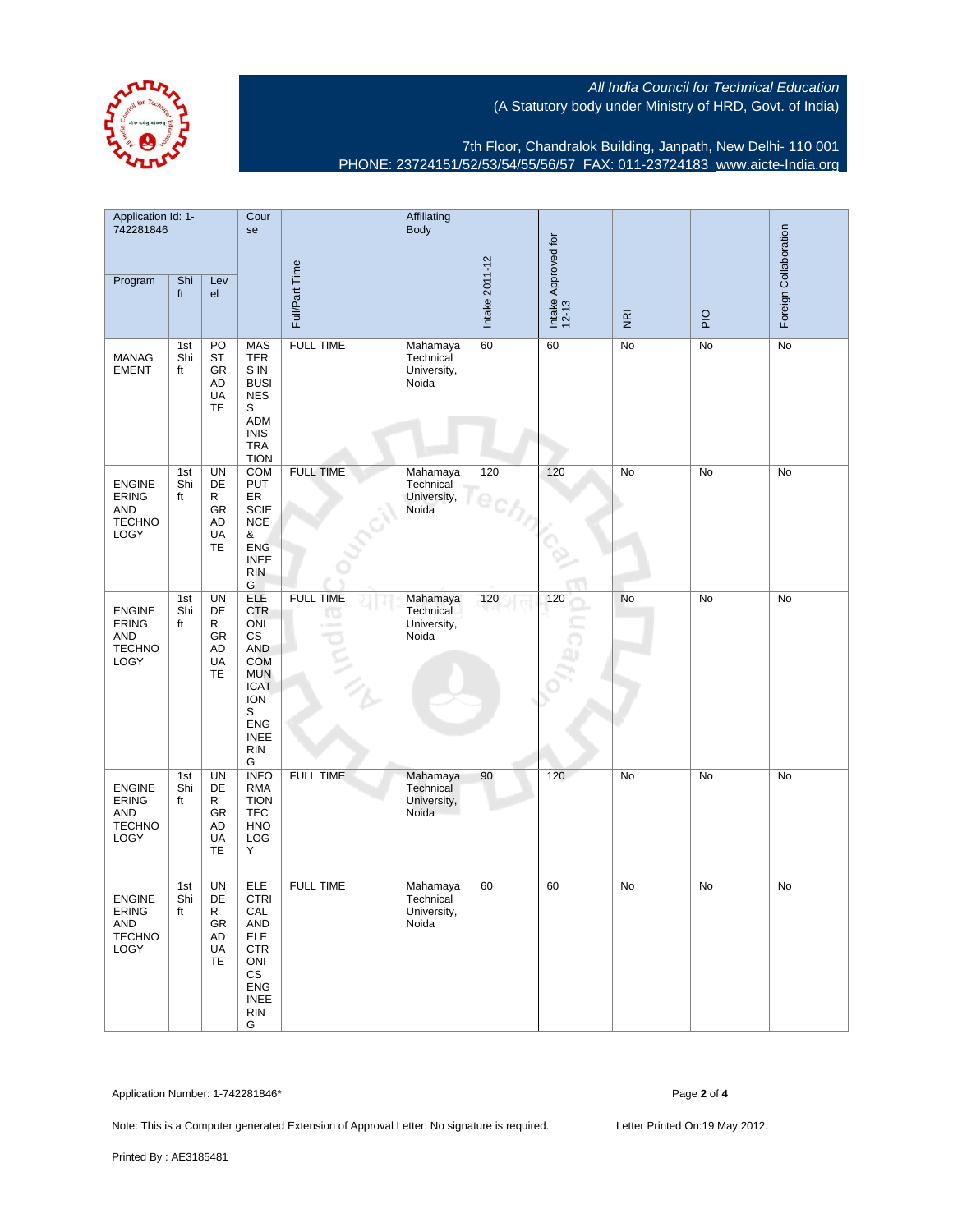

7th Floor, Chandralok Building, Janpath, New Delhi- 110 001 PHONE: 23724151/52/53/54/55/56/57 FAX: 011-23724183 [www.aicte-India.org](http://www.aicte-India.org)

| Application Id: 1-<br>742281846<br>Program                    | Shi<br>ft        | Lev<br>el                                    | Cour<br>se                                                                       | Time<br>Full/Part | Affiliating<br>Body                           | $2011 - 12$<br>Intake | $\overline{5}$<br>Approved<br>Intake<br>12-13 | $\overline{g}$ | PIO | Foreign Collaboration |
|---------------------------------------------------------------|------------------|----------------------------------------------|----------------------------------------------------------------------------------|-------------------|-----------------------------------------------|-----------------------|-----------------------------------------------|----------------|-----|-----------------------|
| <b>ENGINE</b><br><b>ERING</b><br>AND<br><b>TECHNO</b><br>LOGY | 1st<br>Shi<br>ft | UN<br>DE<br>R<br><b>GR</b><br>AD<br>UA<br>TE | COM<br><b>PUTI</b><br><b>NG</b><br>IN<br><b>MUL</b><br><b>TIME</b><br><b>DIA</b> | <b>FULL TIME</b>  | Mahamaya<br>Technical<br>University,<br>Noida | $\mathbf 0$           | 60                                            | <b>No</b>      | No  | <b>No</b>             |

The above mentioned approval is subject to the condition that RAJ KUMAR GOEL INSTITUTE OF TECHNOLOGY FOR WOMEN shall follow and adhere to the Regulations, guidelines and directions issued by AICTE from time to time and the undertaking / affidavit given by the institution along with the application submitted by the institution on portal.

In case of any differences in content in this Computer generated Extension of Approval Letter, the content/information as approved by the Executive Council / General Council as available on the record of AICTE shall be final and binding.

Strict compliance of Anti-Ragging Regulation:- Approval is subject to strict compliance of provisions made in AICTE Regulation notified vide F. No. 37-3/Legal/AICTE/2009 dated July 1, 2009 for Prevention and Prohibition of Ragging in Technical Institutions. In case Institution fails to take adequate steps to Prevent Ragging or fails to act in accordance with AICTE Regulation or fails to punish perpetrators or incidents of Ragging, it will be liable to take any action as defined under clause 9(4) of the said Regulation.

**(Dr. K P Isaac)**

Member Secretary, AICTE

Copy to:

- **1. The Regional Officer,** All India Council for Technical Education Govt. Polytechnic Campus Adjoining Directorate of Technical Education Vikas Nagar, Kanpur-208 002, Uttar Pradesh
- **2. The Director Of Technical Education,** Uttar Pradesh
- **3. The Registrar,** Mahamaya Technical University, Noida
- **4. The Principal / Director,** RAJ KUMAR GOEL INSTITUTE OF TECHNOLOGY FOR WOMEN 5 KM STONE, DELHI-MEERUT ROAD, NH-58, GHAZIABAD, GHAZIABAD,GHAZIABAD, Uttar Pradesh,201003

Application Number: 1-742281846\* Page **3** of **4**

Note: This is a Computer generated Extension of Approval Letter. No signature is required. Letter Printed On:19 May 2012.